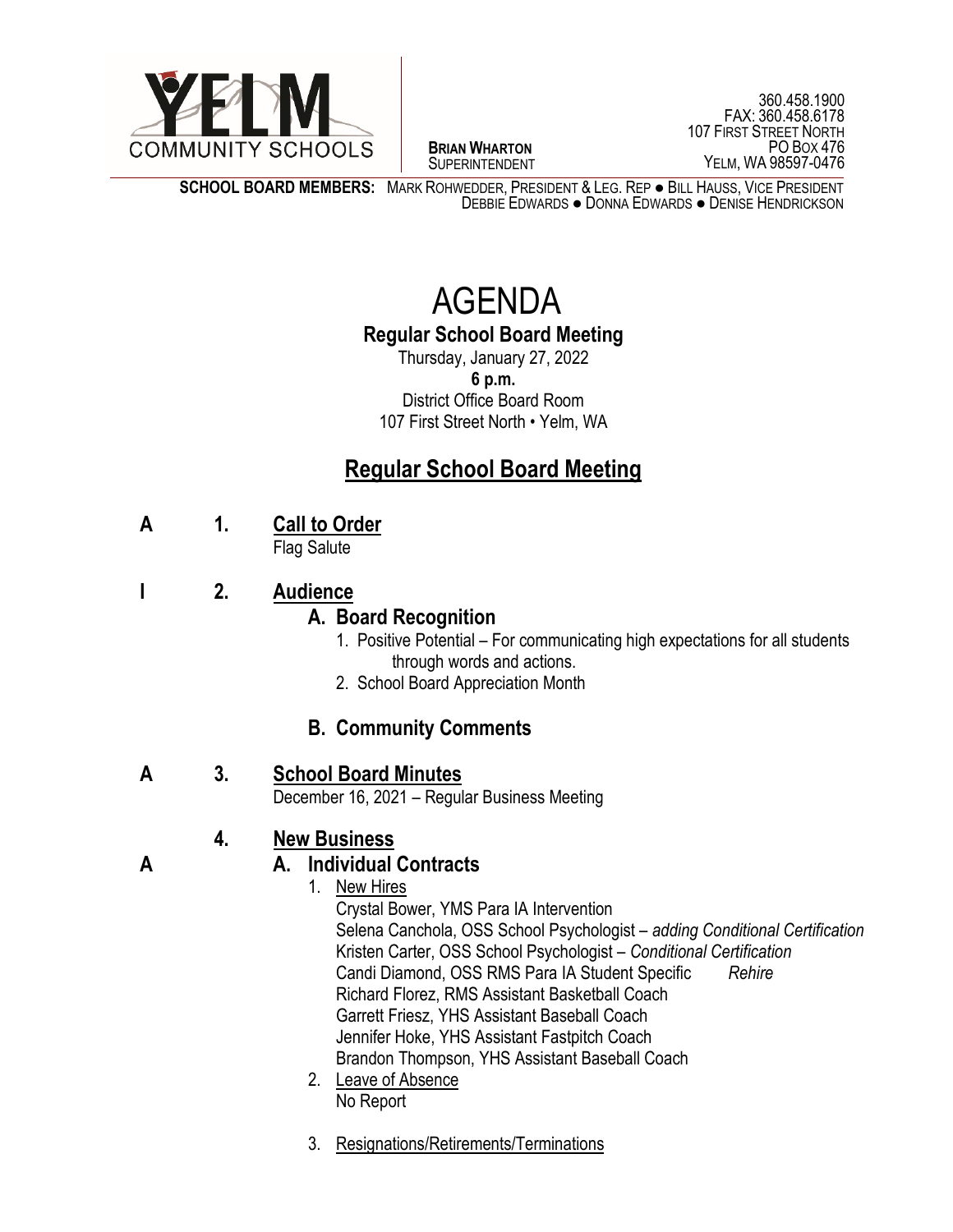Michelle Anderson, YHS Assistant Principal Thomas Hoghaug, YHS Assistant Football Coach Deborah McLaren, Prairie Principal *Retire*

- 4. Staffing Changes No Report
- 5. Stipends/Supplemental Contracts
- 6. Requests for Waivers for Teaching Out of Endorsement Dennis Gubser, YHS, Math, ELA, Science, PE/Health, Visual Arts, Social **Studies** Brady Hoover, YHS, Economics

#### **A B. Acceptance of Gifts**

**Donor Amount** Amber Trull, YCS Sonivox Plus Voice Amplifier...........................FMV \$ 250.00 Amber Young, Custom wheelchair for student..............................FMV \$3,500.00 Gamer Graphx, YHS Girls Wrestling 20% of sales 12/4/2021 ............. \$ 764.40 FORMA Construction, YCS Portrait of a Graduate Posters ................. \$ 500.00 Community Members, YHS Sports Med donations.............................. \$ 230.00 FS Booster Club, Scholastic Newsletters for 2<sup>nd</sup>. Grade ...................... \$ 563.58 John & Cindy Wilson, Adopt a Family, Hygiene Supply Drive support. \$ 630.00 Seattle Seahawk's, YHS Football ........................................................ \$ 500.00

A. General Fund # 70143661 - 70143796 \$724,912.87

#### **A C. Technology Strategic Plan**

#### **A 5. Vouchers and Payroll**

|  | <b>General Fund</b> |  |
|--|---------------------|--|
|  |                     |  |

- B. ASB Fund # 70408731 70408754 \$38,988.67
- C. Capital Projects Fund # 70501292 70501307 \$954,887.49
- D. ACH  $\#212200011 212200012$  \$2,623.73
- E. December Payroll **E.** December Payroll

#### **A 6. Facilities Report:**

#### **Public Works:**

| יטוופ זו טווש |             |                                                                     |  |  |
|---------------|-------------|---------------------------------------------------------------------|--|--|
| Project#      | Amount      | Vendor / Reason                                                     |  |  |
| 103.20        | \$3,497.43  | Phoenix Sign / Sign Repair - LA                                     |  |  |
| 05.21         | \$58,604.36 | Northwest School Equipment / Fast Pitch Bleachers -<br><b>YHS</b>   |  |  |
| 18.21         | \$2,454.14  | Electrocom / Intercom/Speaker/clock Install 300 Wing-<br><b>SW</b>  |  |  |
| 19.21         | \$903.08    | Electrocom / Clock Display Repair / FT                              |  |  |
| 26.21         | \$6,882.84  | A+ Professional Coatings / Painted Gym - PR                         |  |  |
| 27.21         | \$14,482.80 | A+ Professional Coatings / Painted Gym - MK                         |  |  |
| 30.21         | \$5,467.39  | INSI / Antenna Drop - Site House                                    |  |  |
| 33.21         | \$6,977.88  | Wood & Link Fence / Install Fence Slats Fast Pitch Field<br>- YHS   |  |  |
| 52.21         | \$2,781.00  | Cascade Fire & Security / 5 Year Backflush - MK                     |  |  |
| 53.21         | \$8,091.72  | Cascade Fire & Security / Replace Butterfly Valve & 5<br>Year - RMS |  |  |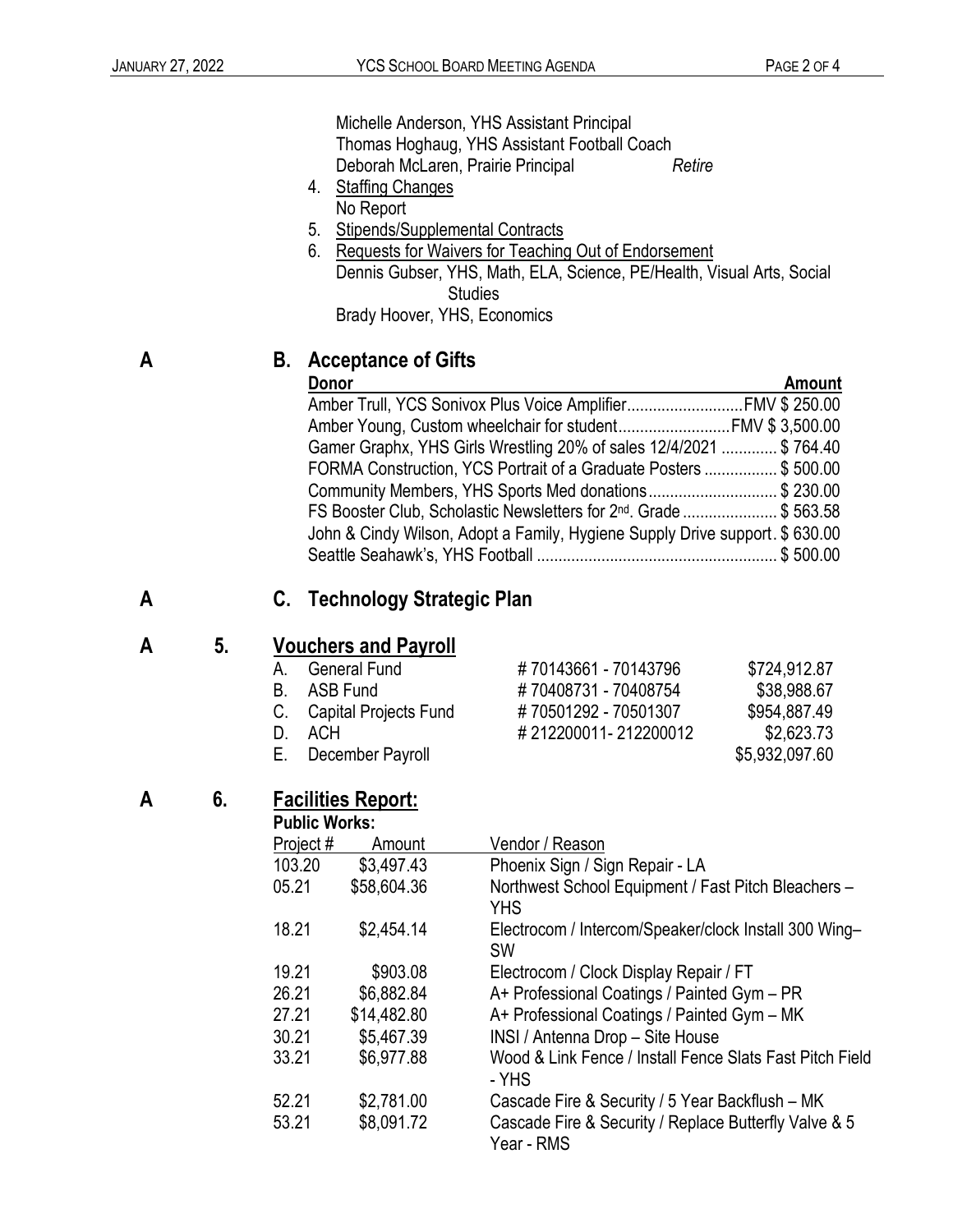| 54.21 | \$3,358.80 | Cascade Fire & Security / 5 Year Backflush - LA                         |
|-------|------------|-------------------------------------------------------------------------|
| 61.21 | \$706.32   | Cascade Fire & Security / Raise 4 Sprinkler Heads - PR                  |
| 62.21 | \$1,602.51 | Cascade Fire & Security / Replace Bad Tamper Switch -<br>Transportation |
| 63.21 | \$567.84   | Sound Electronics / Check and Repair Power to Clocks /<br><b>RMS</b>    |
| 64.21 | \$1,858.79 | NW Water Systems / Change out Carbon (Aug) – LA                         |
| 65.21 | \$2,172.56 | NW Water Systems / Change out Carbon (Dec) - LA                         |
| 66.21 | \$300.30   | South Sound Fire & Security / Repair Door Contacts -<br><b>RMS</b>      |
| 67.21 | \$944.23   | South Sound Fire & Security / Repair Zone 6 to Secure<br>Bldg - DO      |
| 68.21 | \$285.80   | South Sound Fire & Security / Replace Door Magnet -<br>МK               |
| 69.21 | \$1,448.15 | Hermanson / Repair Defrost Issues P1 - LA                               |
| 70.21 | \$565.38   | Hermanson / Repair to HP 25 & 26 - MK                                   |
| 71.21 | \$571.66   | Hermanson / Repair Pump & Boiler Issues / RMS                           |
| 72.21 | \$1,247.11 | Hermanson / Duct Heater Repair in Locker Rooms -<br><b>YHS</b>          |
| 73.21 | \$740.38   | Hermanson / Pressure Differential Switch Repair to<br>Heating Loop - SW |
| 74.21 | \$477.90   | Electrocom / Repair Call Button - MK                                    |
| 77.21 | \$892.71   | Wayne's Roofing / Repair to Stadium Roof - YHS                          |
|       |            |                                                                         |

- **I 7. Financial Reports**
- **I 8. Graduate Yelm! Update**

# **I 9. Yelm Middle School/Southworth/SSI Construction Update**

- **I 10. Reopening Plan Update** No report
- **I 11. Learning Recovery Plan** No report

### **12. Student Enrollment Report**<br>Jan 2022 **5383 HC** 53 Jan 2022 5383 HC 5359.46 FTE (-224.83 < 5584.29 budget) 5381 HC 5359.77 FTE (-224.52 < 5584.29 budget)<br>5344 HC 5318.37 FTE (-312.99 < 5631.36 budget) Jan 2021 5344 HC 5318.37 FTE (-312.99 < 5631.36 budget)

- **I 13. Board Comments**
- **I 14. Superintendent's Report**
- **A 15. Adjourn**